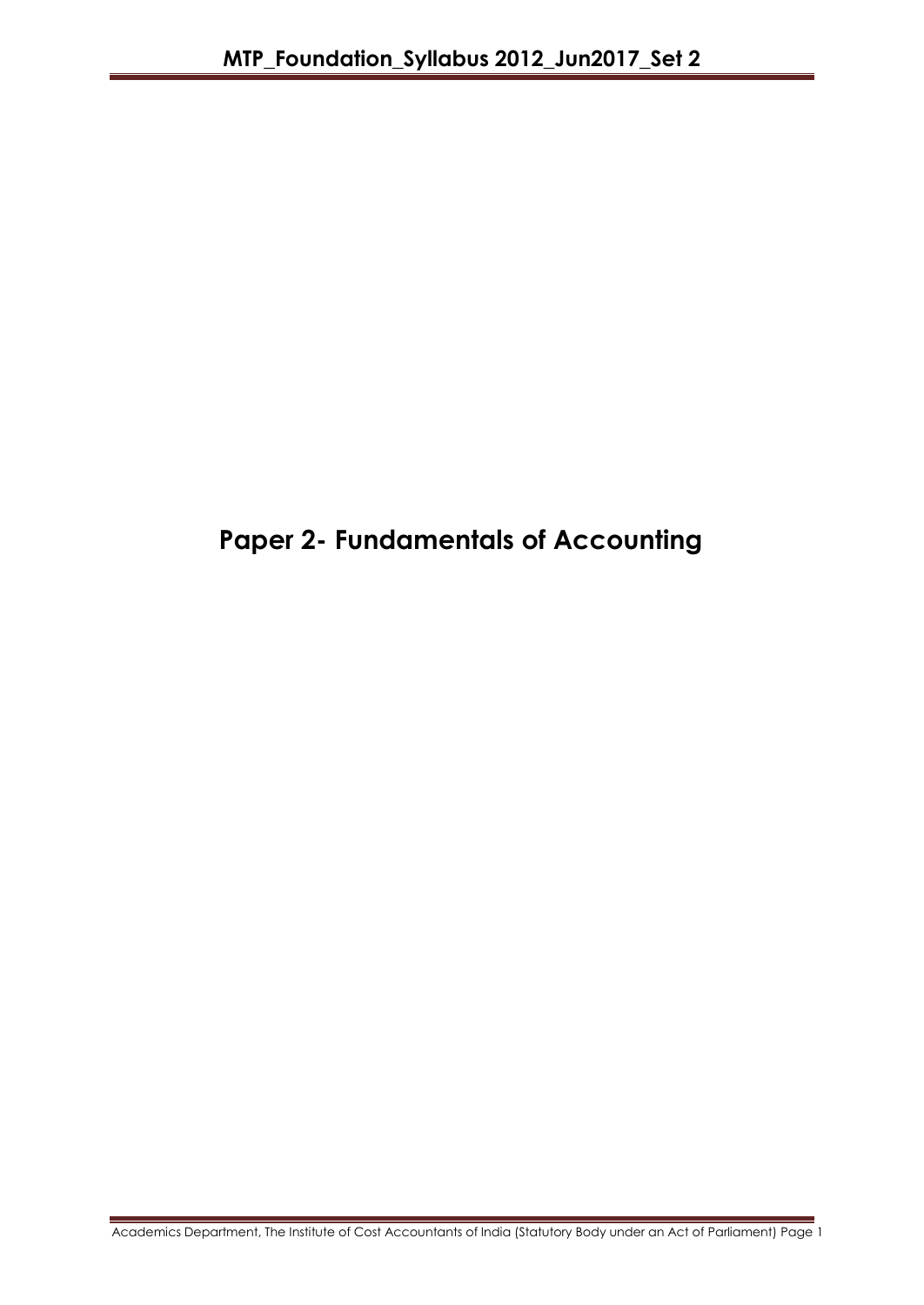## **Paper 2- Fundamentals of Accounting**

**Full Marks : 100 Time allowed: 3 hours**

**Section - A**

| I. | Choose the correct answer from the given four alternatives:<br>$[6 \times 1 = 6]$                                                                                                                                                                                                                                                                                                            |  |
|----|----------------------------------------------------------------------------------------------------------------------------------------------------------------------------------------------------------------------------------------------------------------------------------------------------------------------------------------------------------------------------------------------|--|
|    | (i) Commission will be shared by<br>(a) consignor and consignee<br>(b) only consignee<br>(c) only consignor<br>(d) third party                                                                                                                                                                                                                                                               |  |
|    | (ii) Retirement of bill means:<br>(a) making payment before the due date<br>(b) cancellation of the bill<br>(c) sending the bill for collection<br>(d) None of the above                                                                                                                                                                                                                     |  |
|    | (iii) To compute the surplus or deficit for the year Non-trading concerns we prepare<br>(a) Income and Expenditure A/c<br>(b) Royalty A/c<br>(c) Non-Government A/c<br>(d) Charity A/c                                                                                                                                                                                                       |  |
|    | (iv) Identify the Example to Capital Expenditure<br>(a) Purchase of Raw material for Production<br>(b) Salesmen Salary<br>(c) Purchase of Furniture<br>(d) Payment of Electricity Bill                                                                                                                                                                                                       |  |
|    | (v) Purchase of Fixed Asset by payment of Cash of $\bar{\tau}$ 10,000 results in $-$<br>Increase fixed asset by ₹ 10,000 Decrease Cash Balance by ₹ 10,000.<br>le)<br>(f)<br>Increase cash by ₹ 10,000 reduce capital by ₹ 10,000<br>Reduce cash by ₹ 10,000 reduce other current liability by ₹ 10,000.<br>(g)<br>Reduce fixed assets by ₹ 10,000 increase cash in hand by ₹ 10,000.<br>(h) |  |
|    |                                                                                                                                                                                                                                                                                                                                                                                              |  |

**(vi)** The process of recording business transactions in a book of original entry is known as

- (i) Journal
- (j) Balance
- (k) Posting
- (l) None of the above

### **II. State whether the following statements are True (or) False. [6×1=6]**

- (i) After preparation of ledgers, the next is the preparation of trial balance.
- (ii) Bank pass book is also known as bank statement.
- (iii) A person by whom the bill is endorsed is called endorser.
- (iv) Account sales is a statement furnished by consignor to consignee.
- (v) Trial balance is required to prepare the Bank Reconciliation.
- (vi) Income earned but not received are called accrued incomes.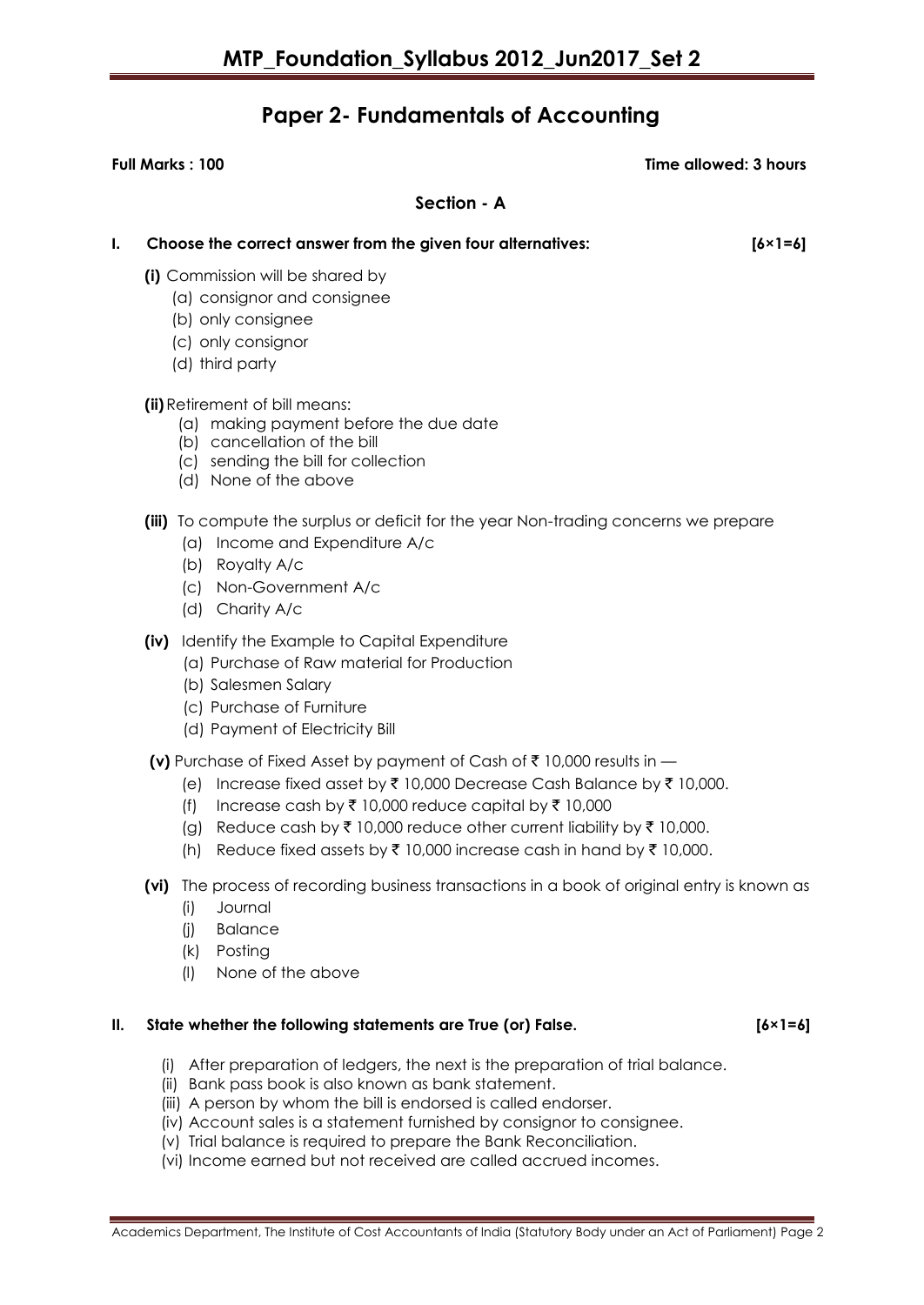### **III. Journalise the following transactions: [3×2=6]**

- (i) Sold goods for cash  $\bar{\tau}$  50,000.
- (ii) Paid Advertisement Expenses  $\bar{\tau}$  10,000 by cash.
- (iii) Goods Returned from Ravi  $\bar{\tau}$  5,000.

### **IV. Fill in the blanks: [6×2=12]**

- (i) Balance in consignment account shows \_\_\_\_\_\_\_\_\_\_\_ or \_\_\_\_\_\_\_\_\_\_\_\_\_ on consignment
- (ii) Cash Balance is shown in the \_\_\_\_\_\_\_\_\_ side of Balance Sheet.
- (iii) When an asset is purchased \_\_\_\_\_\_\_\_\_\_\_ account is debited.
- (iv) Debts for which there is neither any possibility of becoming bad nor any doubt about its realization, will arise in future is called \_\_\_\_\_\_\_\_\_\_\_\_\_\_\_\_\_\_\_\_\_\_\_\_\_\_\_\_\_\_\_\_
- (v) Credit note is sent by
- (vi) Date on which the payment of the bill is to be made is known as \_\_\_\_\_\_\_\_\_ date.

### **V. Match the following: [6×1=6]**

|    | Column 'A'                    |    | Column 'B'                  |
|----|-------------------------------|----|-----------------------------|
|    | Asset                         | А. | Revenue receipts            |
| 2. | Sale of goods                 | В. | Artificial personal account |
| 3. | State Bank of India           |    | Real account                |
|    | 4. Contra Transaction         | D. | Personal account            |
| 5. | Harish Account                | F. | Credit side of cash book    |
| 6. | Debit balance of pass book is |    | Cash Book                   |

### **VI. Answer any three questions. Each question carries 8 marks. [3×8=24]**

**1.** Let us see an illustration for the following cash and bank transactions in the books of Mr. Abhishek

January 1 Opening cash balance was  $\bar{\tau}$  3,800 and bank balance was  $\bar{\tau}$  27,500

- January 4 Wages paid in cash  $\bar{\tau}$  1,500
- January 5 received cheque of  $\bar{\tau}$  19,800 from KBK enterprises after allowing discount of  $\bar{\tau}$  200
- January 7 Paid to consultancy charges by cheque for  $\bar{\tau}$  7,500

January 10 Cash of ₹ 2,500 withdrawn from bank

January 12 Received a cheque for  $\bar{\tau}$  4,500 in full settlement of the account of Mr. X at a discount of 10% and deposited the same into the Bank.

January 15 X's cheque returned dishonoured by the Bank **[8]**

- **2.** A machine is purchased for  $\bar{\tau}$  14,00,000. Expenses incurred on its cartage and installation ₹ 6,00,000. Calculate the amount of depreciation @ 20% p.a. according to Straight Line Method for the first year ending on 31st March, 2015, if this machine is purchased on: (a) 1st April, 2014 (b) 1st July, 2014 (c) 1st October, 2014 (d) 1st January, 2015 **[8]**
- **3.** On 01.01.2015 Mita of Srinagar consigned goods value of ₹40,000 to Rita of Warangal. Mita paid cartage and other expenses  $\text{\textdegree{3}},000.$  On 01.04.2015 Rita sent account sales with following information:
	- a) 50% of goods sold for  $\bar{\tau}$  30,000.
	- b) Rita incurred expenses amounting to  $\bar{\tau}$  1,500.
	- c) Rita is entitled to receive commission @ 5% on sales.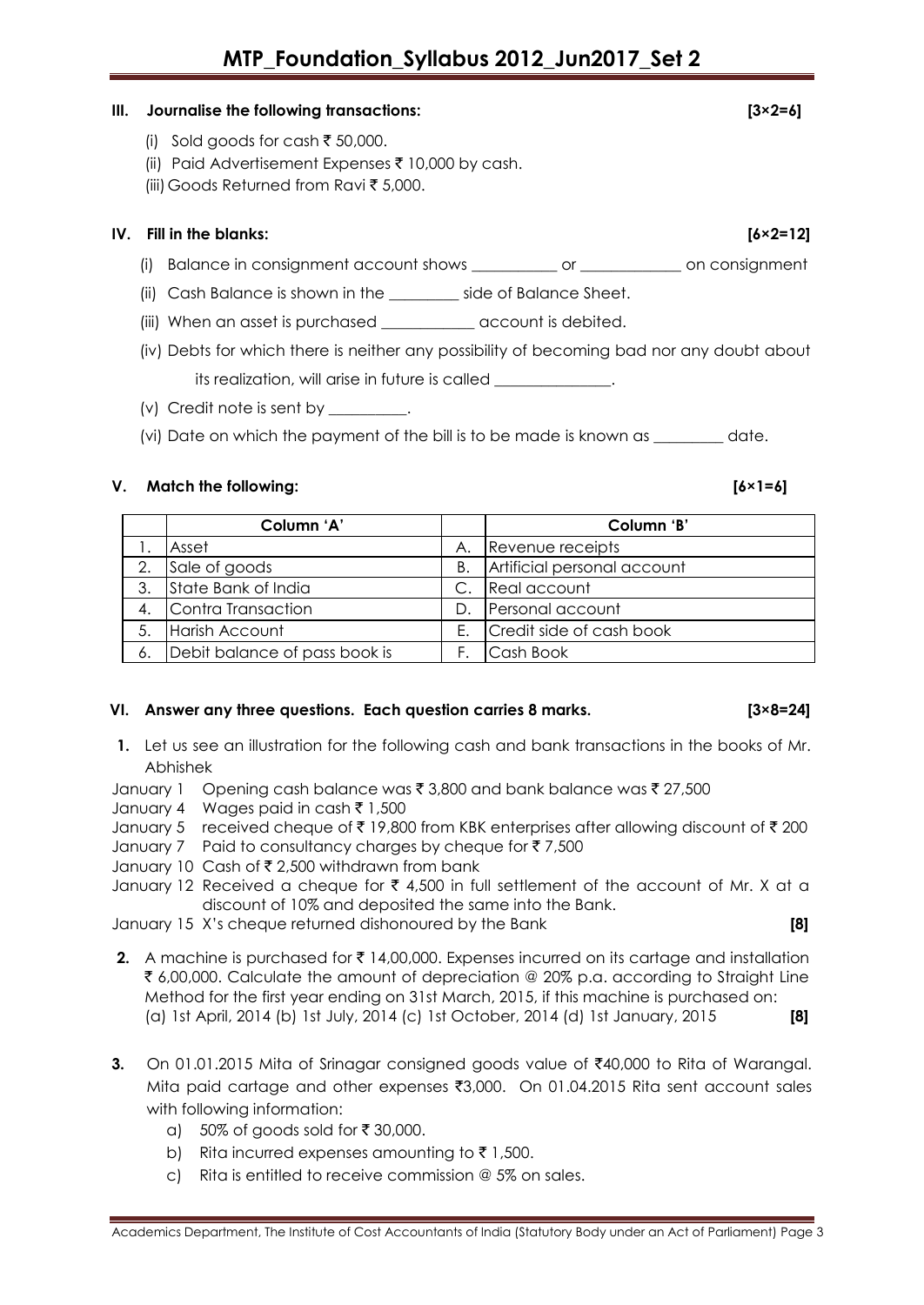Bank draft was enclosed for the balance due. Prepare the necessary ledger accounts in the books of Mita. **[8]**

**4.** From the following particulars, prepare Income and Expenditure Account.

|                                                                           | ₹      |
|---------------------------------------------------------------------------|--------|
| Fees Collected (including ₹3,000 on account of last year)                 | 28,000 |
| <b>Meeting Expenses</b>                                                   | 2,000  |
| Travelling & Conveyance                                                   | 800    |
| Fees for the year outstanding                                             | 5,000  |
| Salary paid (including ₹300 on account of last year)                      | 2,400  |
| Salary outstanding                                                        | 400    |
| <b>Entertainment Expenses</b>                                             | 500    |
| <b>Tournament Expenses</b>                                                | 1,000  |
| Purchase of Books and Periodicals (includes ₹2,000 for purchase of books) | 3,000  |
| Rent                                                                      | 1,200  |
| Postage, Telephone and Telegram charges                                   | 1,700  |
| Printing & Stationery                                                     | 500    |
| Donations received                                                        | 800    |

 **[8]**

**5.** A and B enter into joint venture sharing profit 3/5ths and 2/5ths. A is to purchase timber in Madhya Pradesh and forward it to B in Delhi. A purchases timber worth  $\bar{\tau}$  10,000 and pays  $\bar{\tau}$  1,000 as expenses. B received the consigned and immediately accepted A's draft for ₹ 8,000. A gets discounted for ₹ 7,850. B sold the timber for ₹ 16,000. He had to spend ₹ 350 for fire insurance and ₹ 300 for other expenses. Under the agreement he is entitled to a commission of 5% slaes.

Give ledger accounts in the books of A and B. **[8]**

### **Section - B**

### **I. Choose the correct answer from the given four alternatives: [6×1=6]**

- **(i)** Fixed Costs are also known as
	- (a) Period Costs
	- (b) Direct Costs
	- (c) Marginal Costs
	- (d) Semi Fixed Costs

### **(ii)** Average inventory is :

- (a) Opening inventory
- (b) Closing inventory
- (c) Opening inventory + closing inventory
- (d) None of the above
- **(iii)** In Prime Cost factory overhead is added to calculate….
	- (a) Cost of goods sold
	- (b) Work Cost
	- (c) Prime Cost
	- (d) Profit
- **(iv)** "(Actual hours worked x  $\bar{x}$ Rate per hour) + (Time saved  $\bar{x}$ 50% rate per hour)". Out of the following in which system the amount of wages is calculated?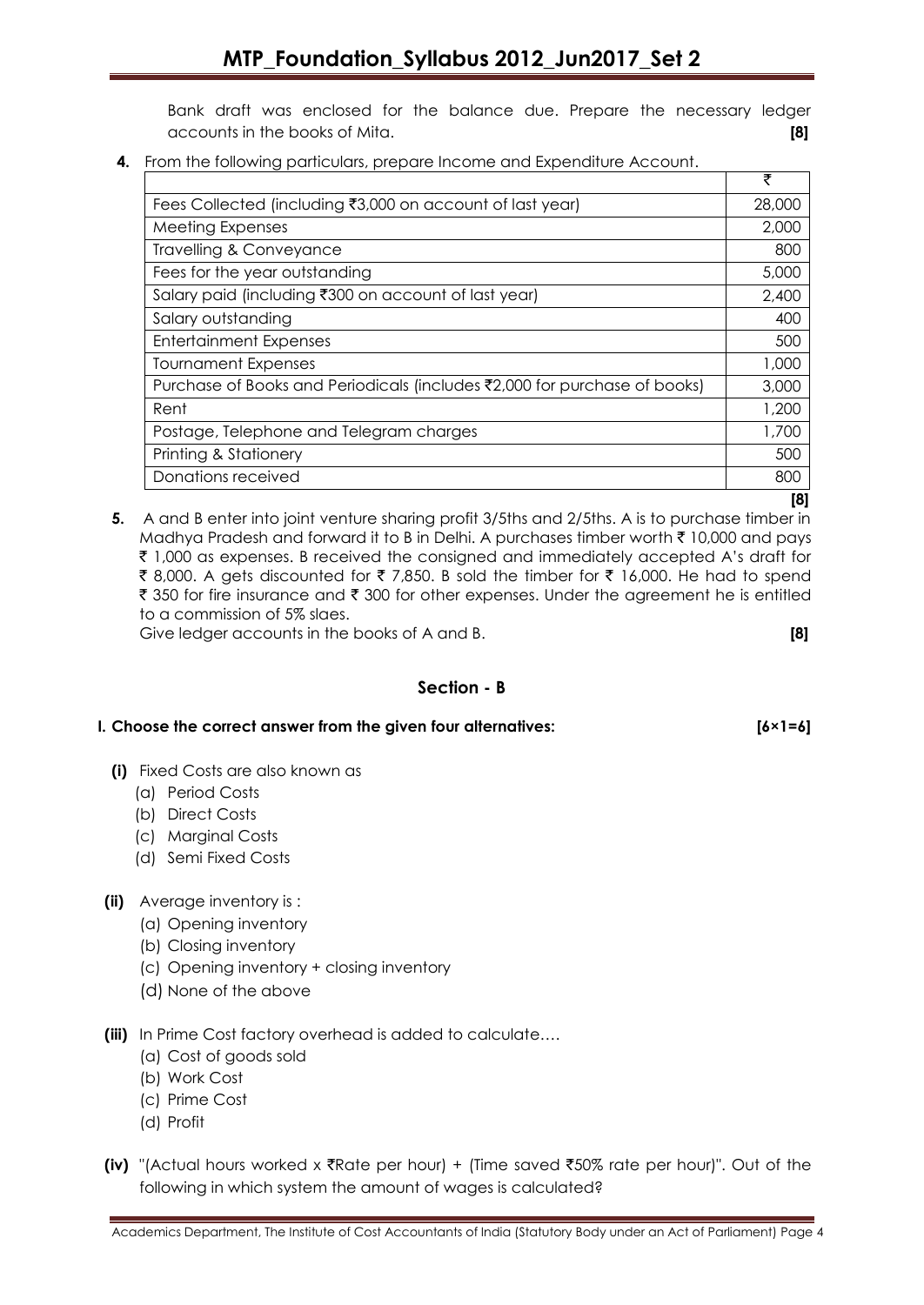- (a) Halsey plan
- (b) Rowan plan
- (c) Piece Rate System
- (d) Taylor's plan
- **(v)** CAS stands for…
	- (a) Cost Audit Statutory
	- (b) Cost Accounting Standard
	- (c) Cost Account Standard
	- (d) Cost Audit

**(vi)** Contribution is ₹ 300,000 and sales is ₹ 1,500,000. Compute P/V ratio.

- (a) 15%
- (b) 20%
- (c) 22%
- (d) 17.5%

### **II. Fill in the blanks: [6×1=6]**

- (i) Bin card Shows the \_\_\_\_\_\_\_\_\_\_\_\_ information of the Inventory.
- (ii) Under \_\_\_\_\_\_\_\_\_\_\_\_\_\_ employees receive a constant proportion of value added.
- (iii) For identifying slow moving stocks, it is necessary to compute the \_\_\_\_\_\_\_  $\sqrt{a}$  ratio.
- (iv) Contribution earned on Break-even sales equals to \_\_\_\_\_\_\_\_\_\_\_\_ of the firm.
- (v) When time saved is equal to time taken then earnings of a worker under Halsey Plan and Rowan Plan are the \_\_\_\_\_\_\_\_\_\_.
- (vi) To ascertain the Cost per Unit of a Product, we should prepare the statement of

# **III. Match the following:**

 $\overline{\phantom{a}}$  , and the set of the set of the set of the set of the set of the set of the set of the set of the set of the set of the set of the set of the set of the set of the set of the set of the set of the set of the s

**[6×1=6]**

|    | Column 'A'                   |   | Column 'B'                        |
|----|------------------------------|---|-----------------------------------|
|    | Angle of Incidence           | A | Material, Labour & Overheads      |
| 2. | Conversion Cost              | B | <b>Profit Volume Ratio</b>        |
| 3. | Store Ledger                 |   | <b>BEP Chart</b>                  |
| 4. | <b>Elements of Cost</b>      | D | accounting record                 |
| 5. | <b>F</b> W Taylor            | E | Labour cost plus Factory overhead |
| 6. | <b>Break – even Analysis</b> |   | Labour Incentive Plan             |

### **IV. State whether the following statements are True (or) False. [6×1=6]**

- (i) Activity Based Costing is a traditional method of charging overhead.
- (ii) Stores Ledger shows quantity and value of stores/materials.
- (iii) Abnormal Costs are uncontrollable.
- (iv) Royalty based on units produced is considered as direct expenses.